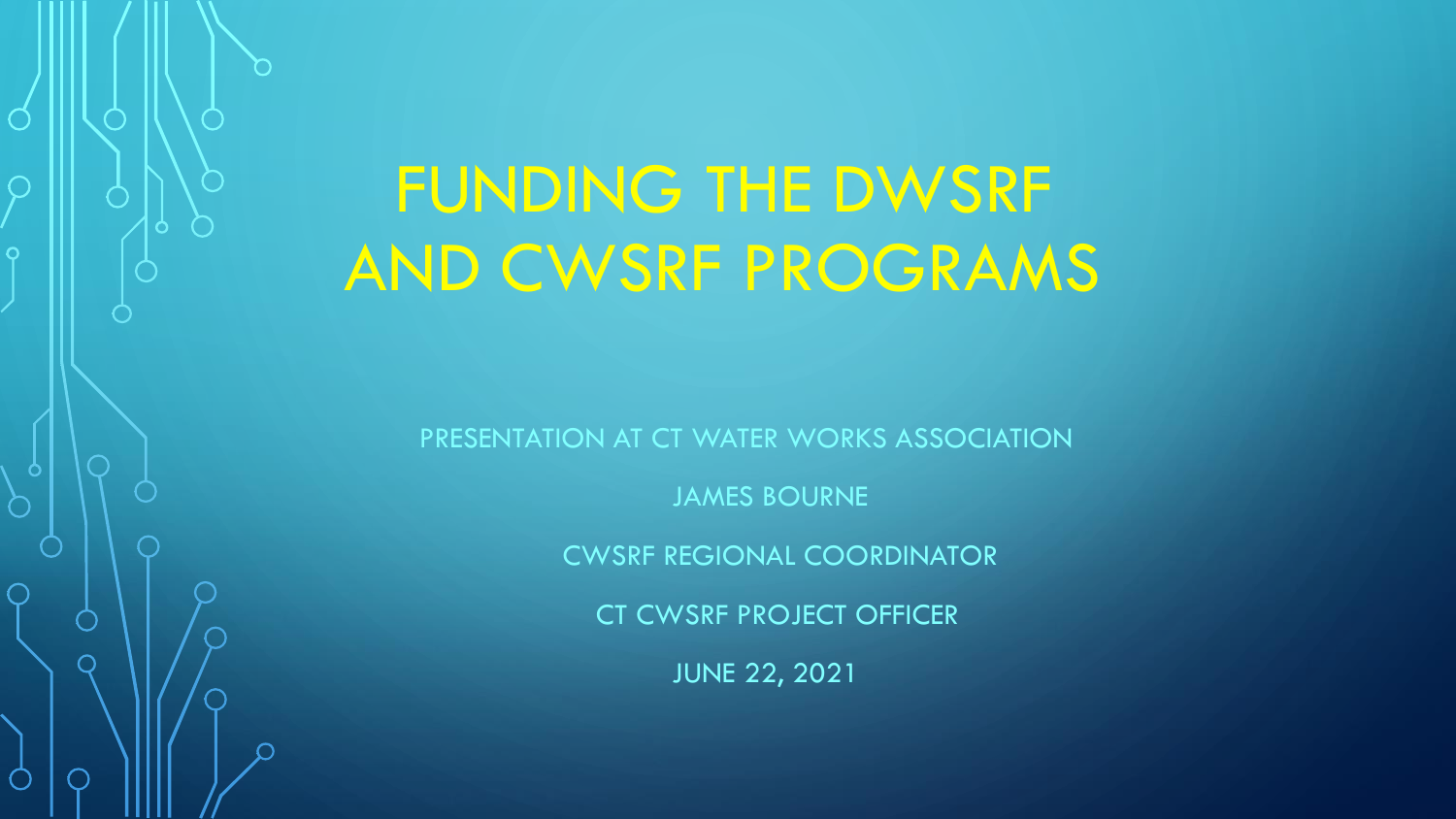### ESTABLISHMENT OF THE SRF PROGRAMS

- CWSRF program created with 1987 CWA Amendments
- Replaced Construction Grants Program
- \$150 Billion available for funding projects 1987-2020
- DWSRF Program created as part of 1996 SDWA Amendments
- DWSRF patterned after CWSRF. Seta-sides a major difference
	- Allowed more funding support to PWSS program and its goals
- Funded \$44.7 Billion in eligible projects 1998-2020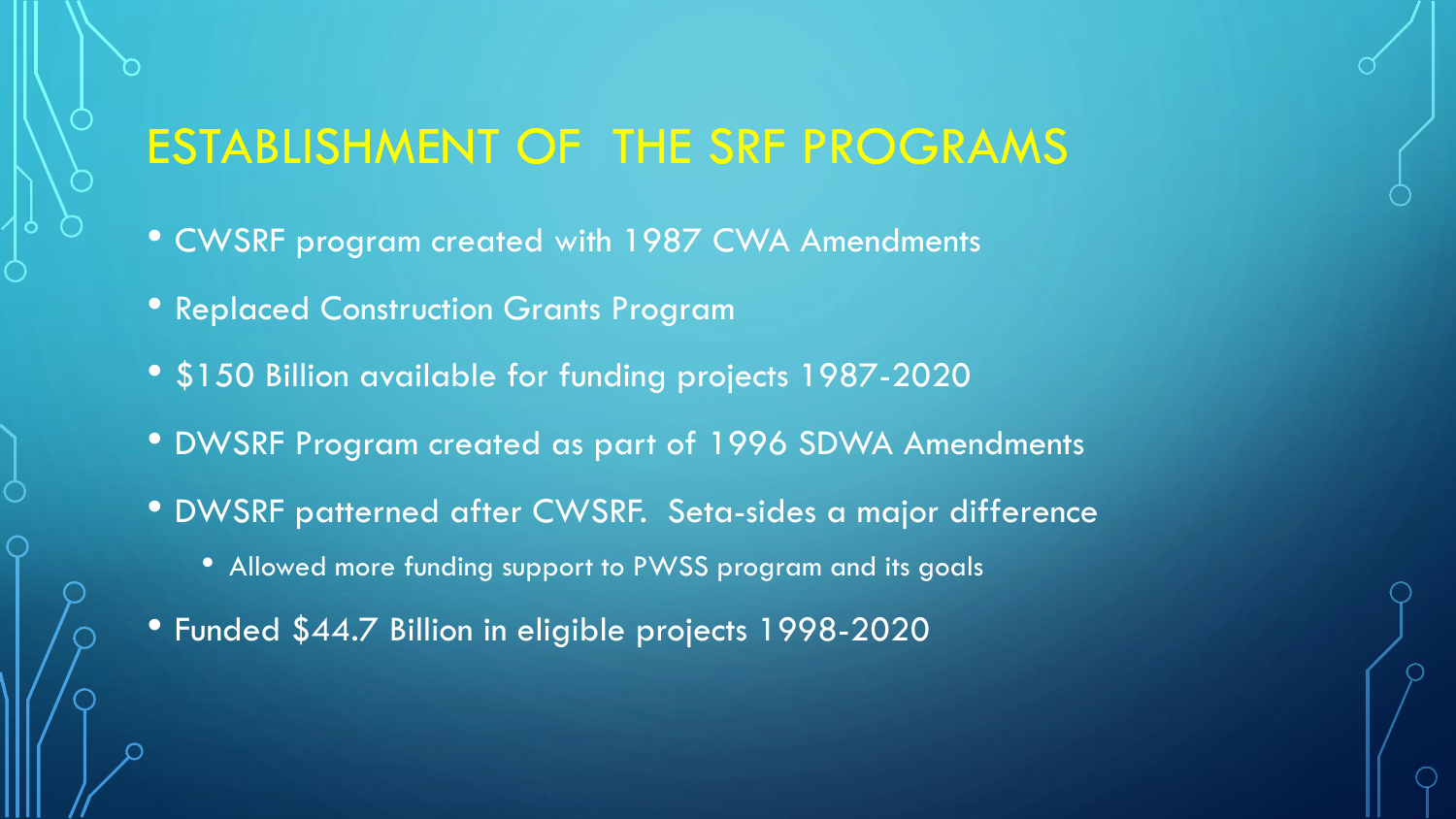### HISTORICAL FEDERAL FUNDING FOR BOTH SRF PROGRAMS

#### DWSRF

- 1997-2019 \$17.6 Billion
- $2020 $1,126,000,000$
- $2021 $1,126,000,000$
- 2022) -- \$1,358,000,000
	- (WH proposed)

#### **CWSRF**

- 1987-2019 \$46.3 Billion
- $2020 $1,638,826,000$
- $2021 $1,638,826,000$
- 2022 -- \$1,871,000,000
	- (WH proposed)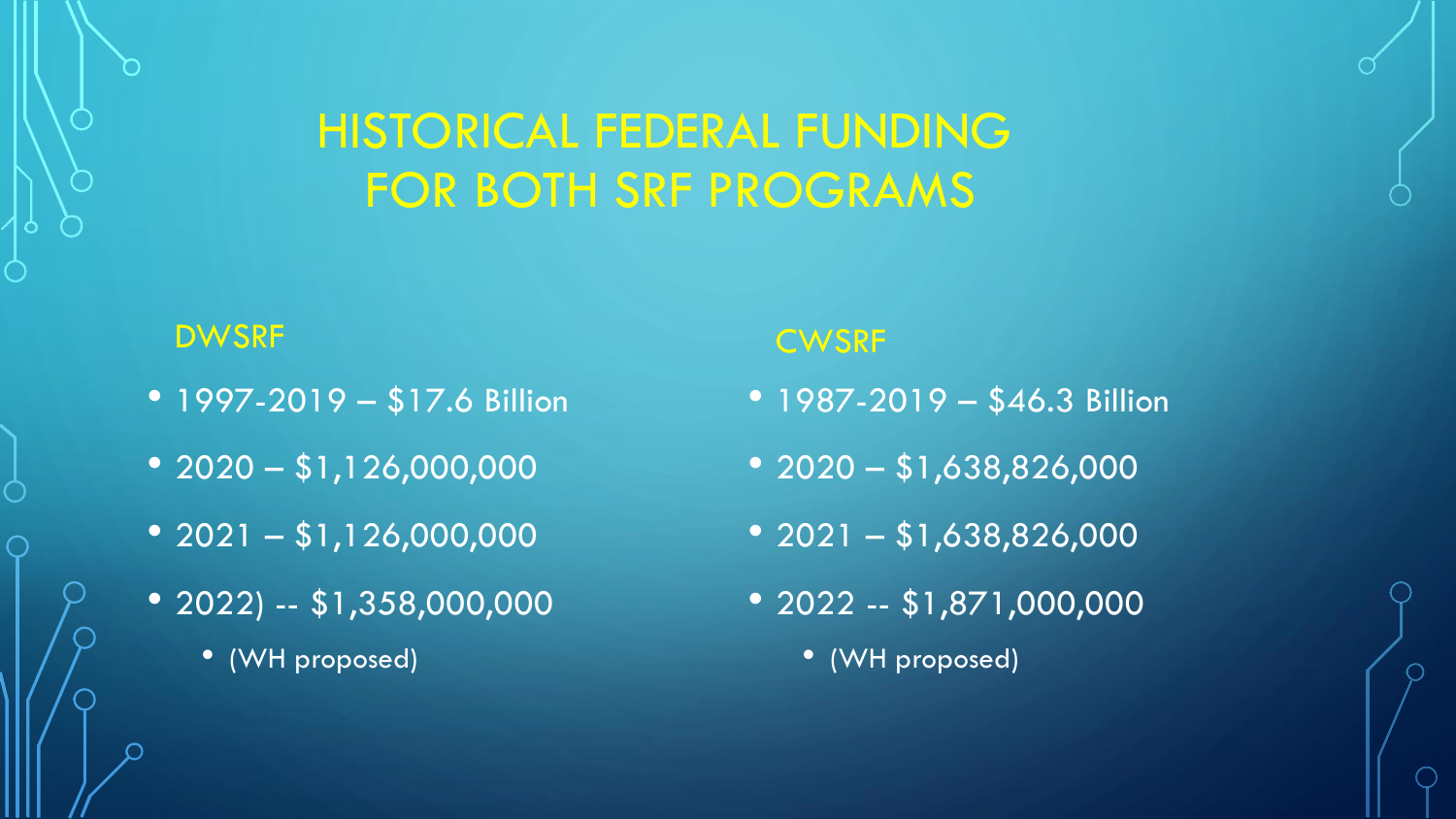#### HISTORICAL FUNDING – CT CWSRF

- Federal Capitalization Grants (1988-2020) -- \$244.5 Million
- Fed Cap Grant 2020 -- \$11,011,000
- Fed Cap Grant 2021 -- \$11,001,000
- Fed Cap Grant 2022 Slightly higher (Approps)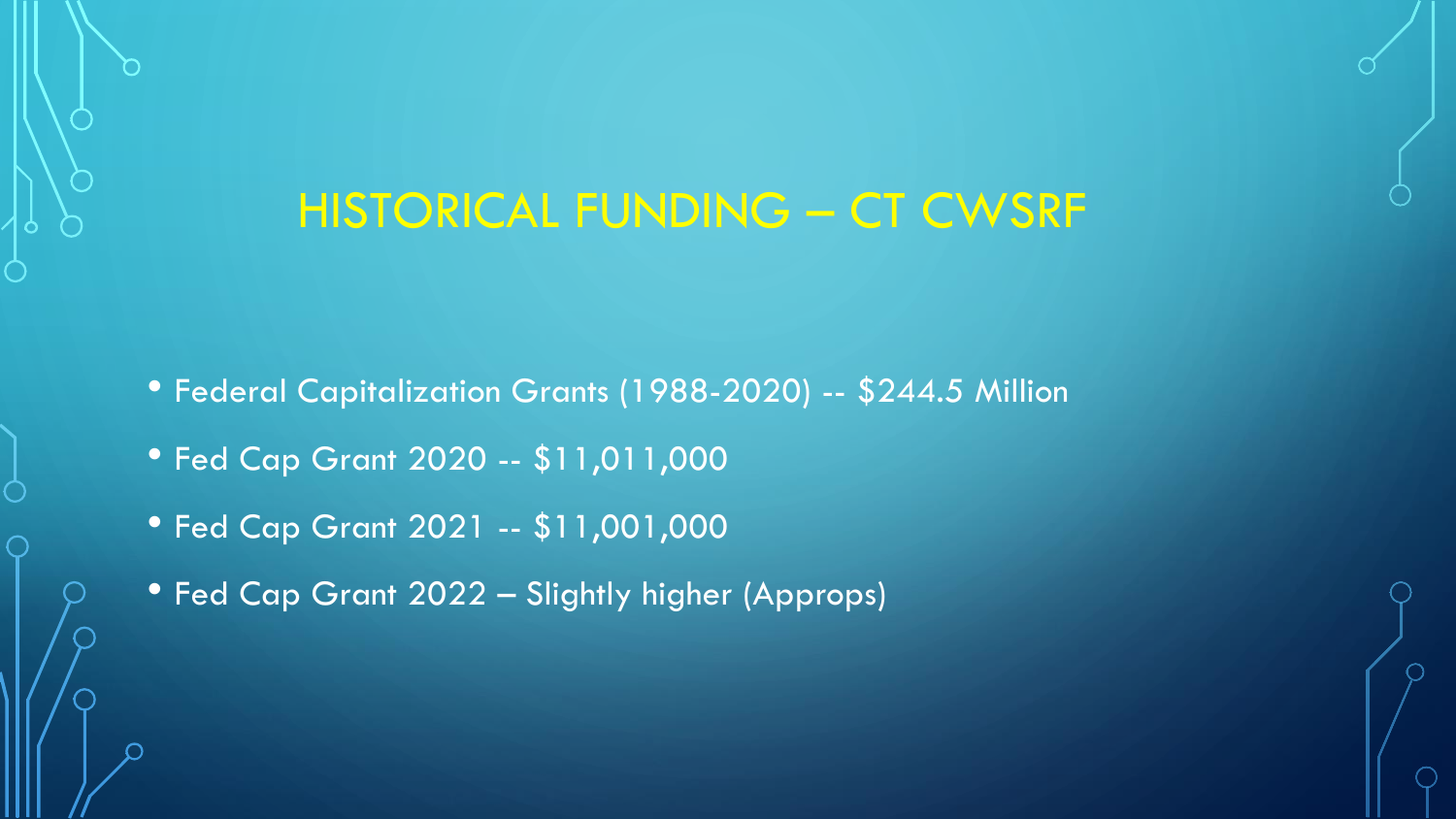#### CT DWSRF – PROGRAM HIGHLIGHTS (CUMULATIVE FUNDING --1998-2020)

- Number of Projects Funded -- 223
- Project Amount Funded \$363.4 Million
- Amount of Subsidy -- \$28.5 Million
	- Total Cost of Projects that Received subsidy -- \$184.2 Million
- Set-aside Funds -- \$66.4 Million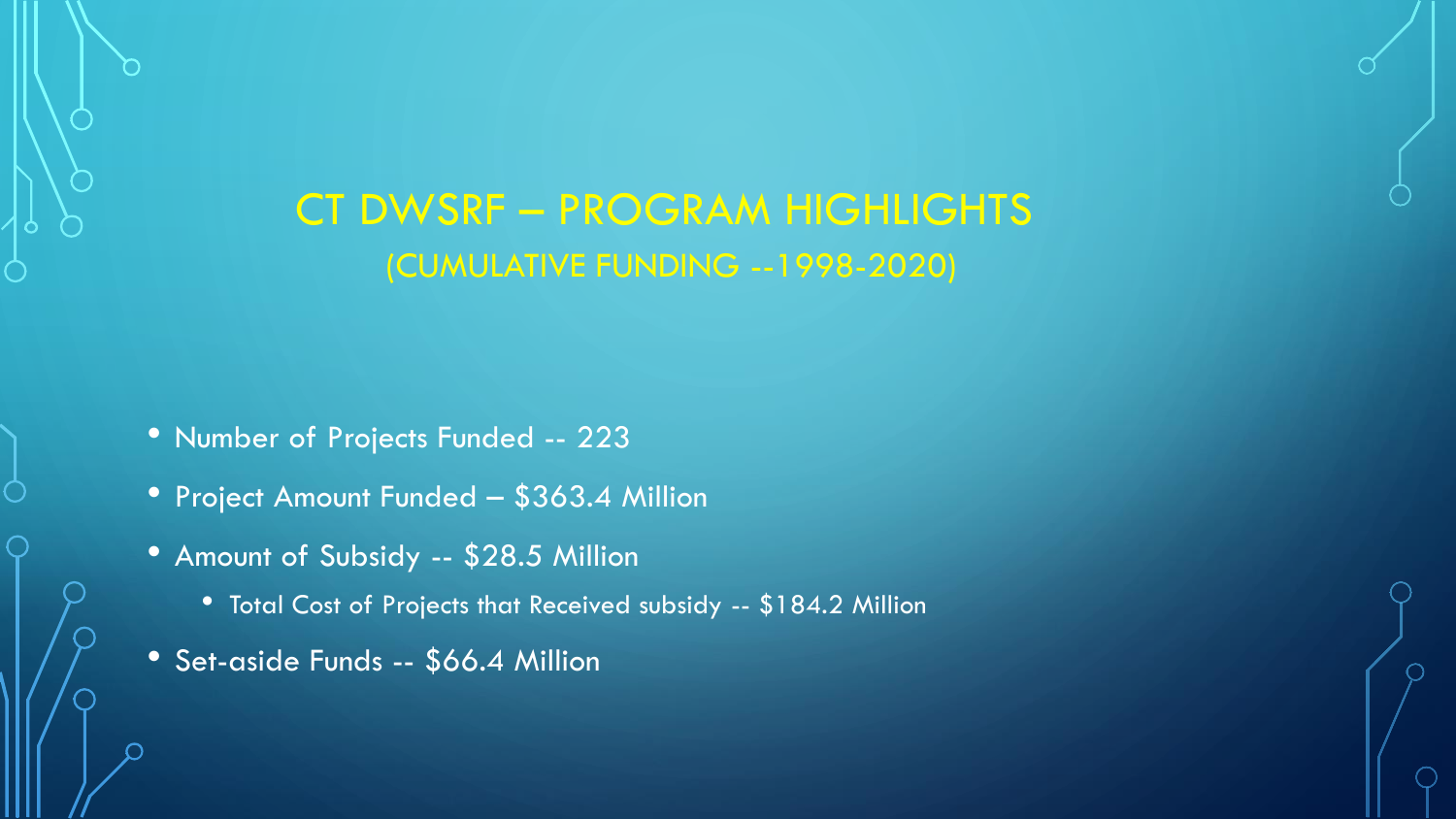# INFRASTRUCTURE PROPOSALS TO PROVIDE ADDITIONAL FUNDING TO SRF PROGRAMS

• 2020 House Appropriations Bill

- Senate bill 914 (S.914)
- American Rescue Plan Act of 2021(ARPA)
- American Jobs Bill (AJB)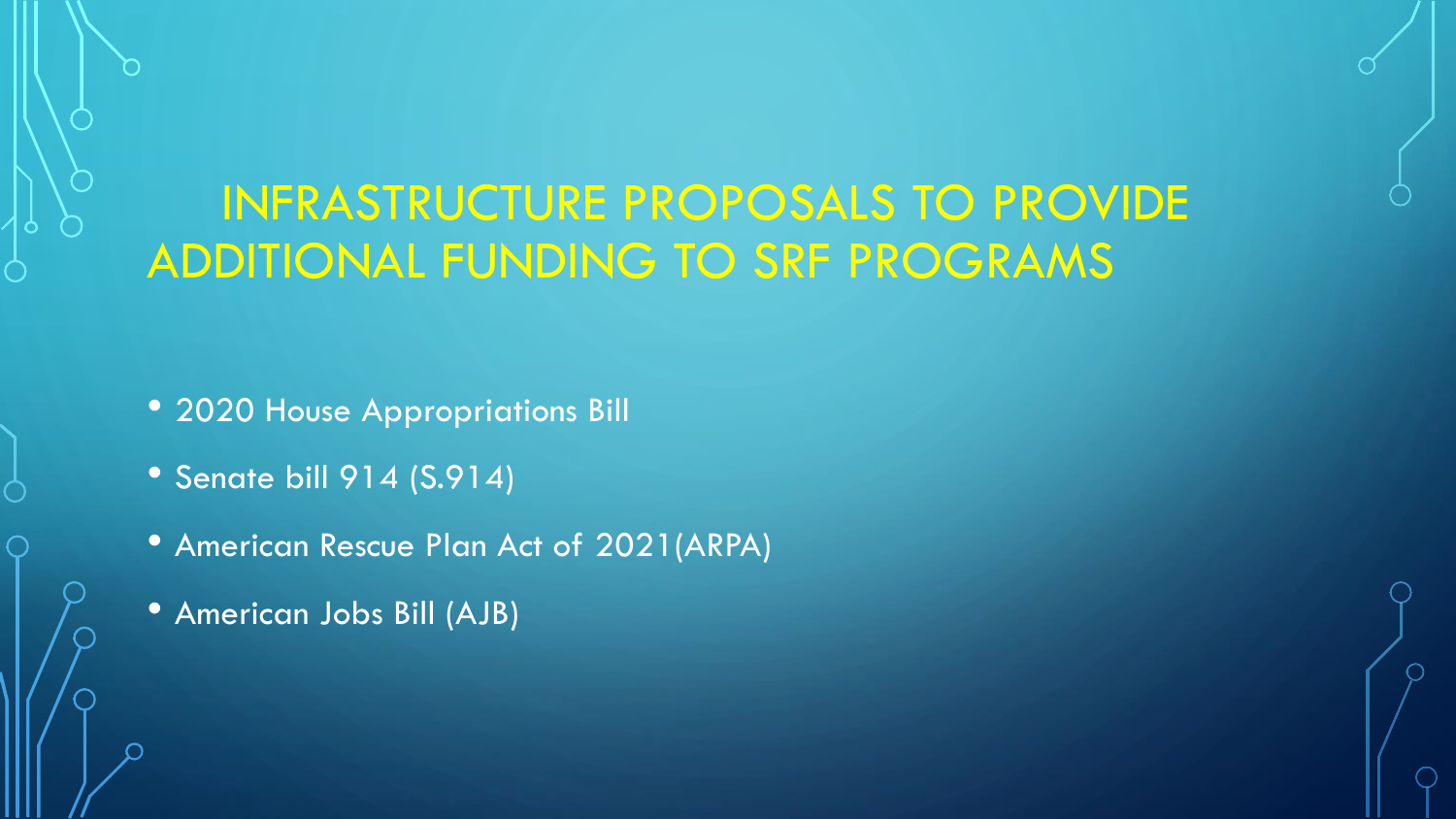# FY 2020 HOUSE APPROPRIATIONS BILL – SUMMER 2020

- House passed an infrastructure bill as part of its 2020 Appropriations bill
- Funding for DWSRF
	- \$3.85 Billion
	- No state match/min 40% subsidy
	- 18 months to commit funds
	- 25% GPR

#### • Funding for CWSRF

- \$6.35 Billion
- Other issues the same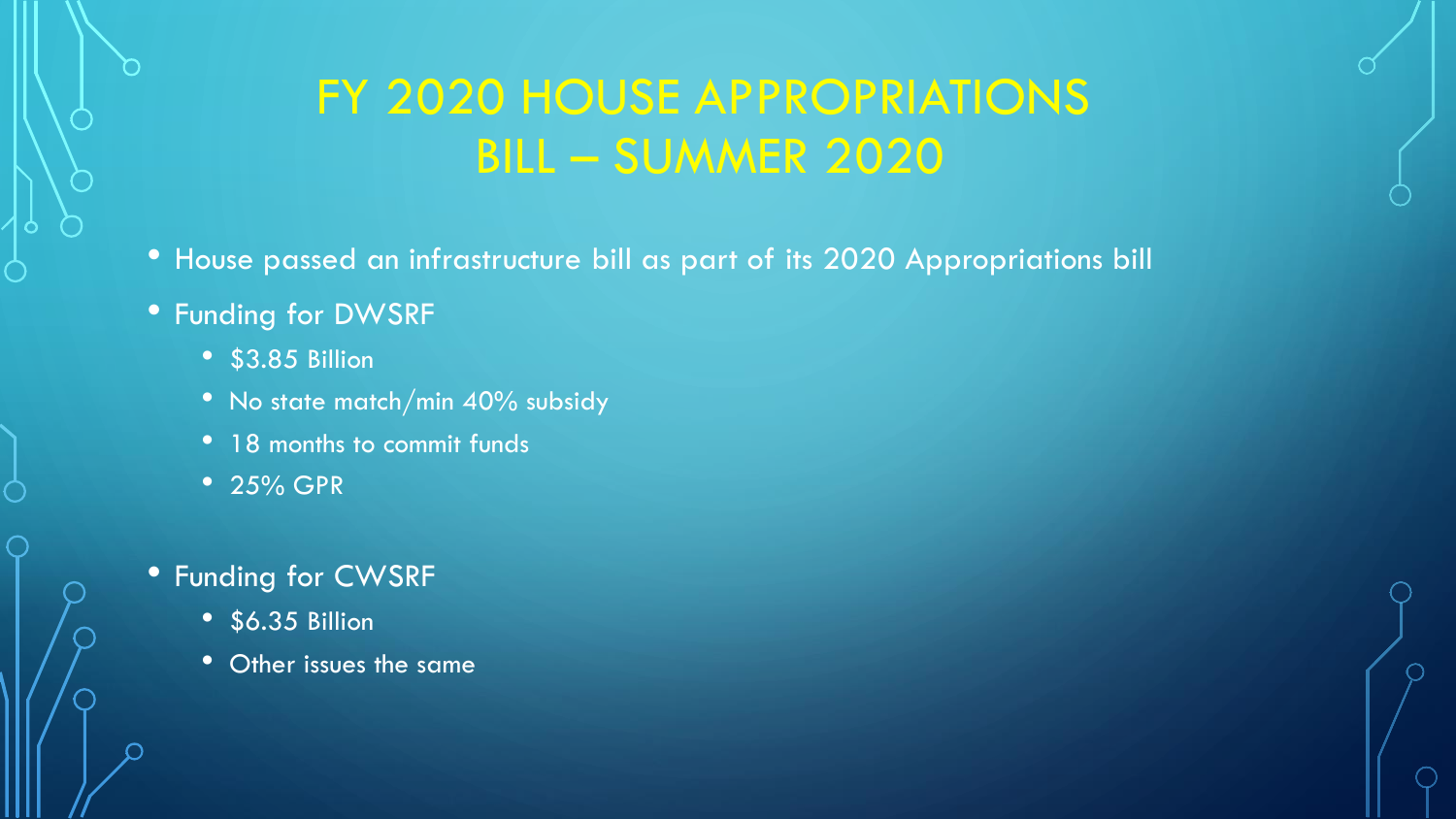### SENATE BILL S. 914 PASSED SENATE 4/29/2021

#### DWSRF AUTHORIZATION:

#### CWSRF AUTHORIZATION

- 2022 -- \$2,400,000,000
- $2023 $2,750,000,000$
- 2024 -- \$3,000,000,000
- $2025 $3,250,000,000$
- $2026 $3,250,000,000$
- 2022 -- \$2,400,000,000
- 2023 -- \$2,750,000,000
- 2024 -- \$3,000,000,000
- 2025 -- \$3,250,000,000
- 2026 -- \$3,250,000,000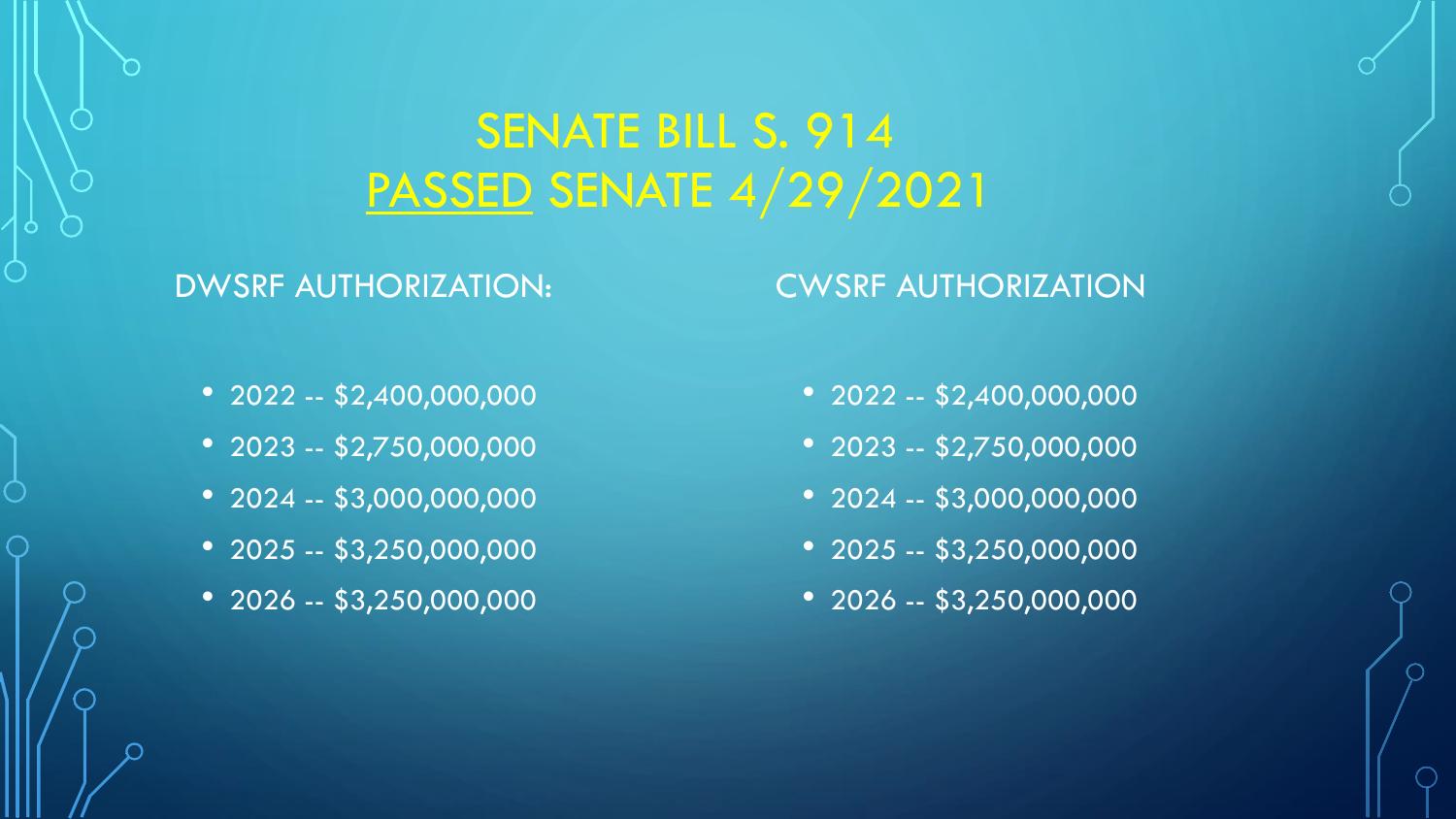### AMERICAN RESCUE PLAN ACT -- 2021

- Majority of Funds directed toward COVID
- Provision that allows certain state/local funding to be directed to 3 items other than COVID
	- Water infrastructure
	- Wastewater infrastructure
	- Broadband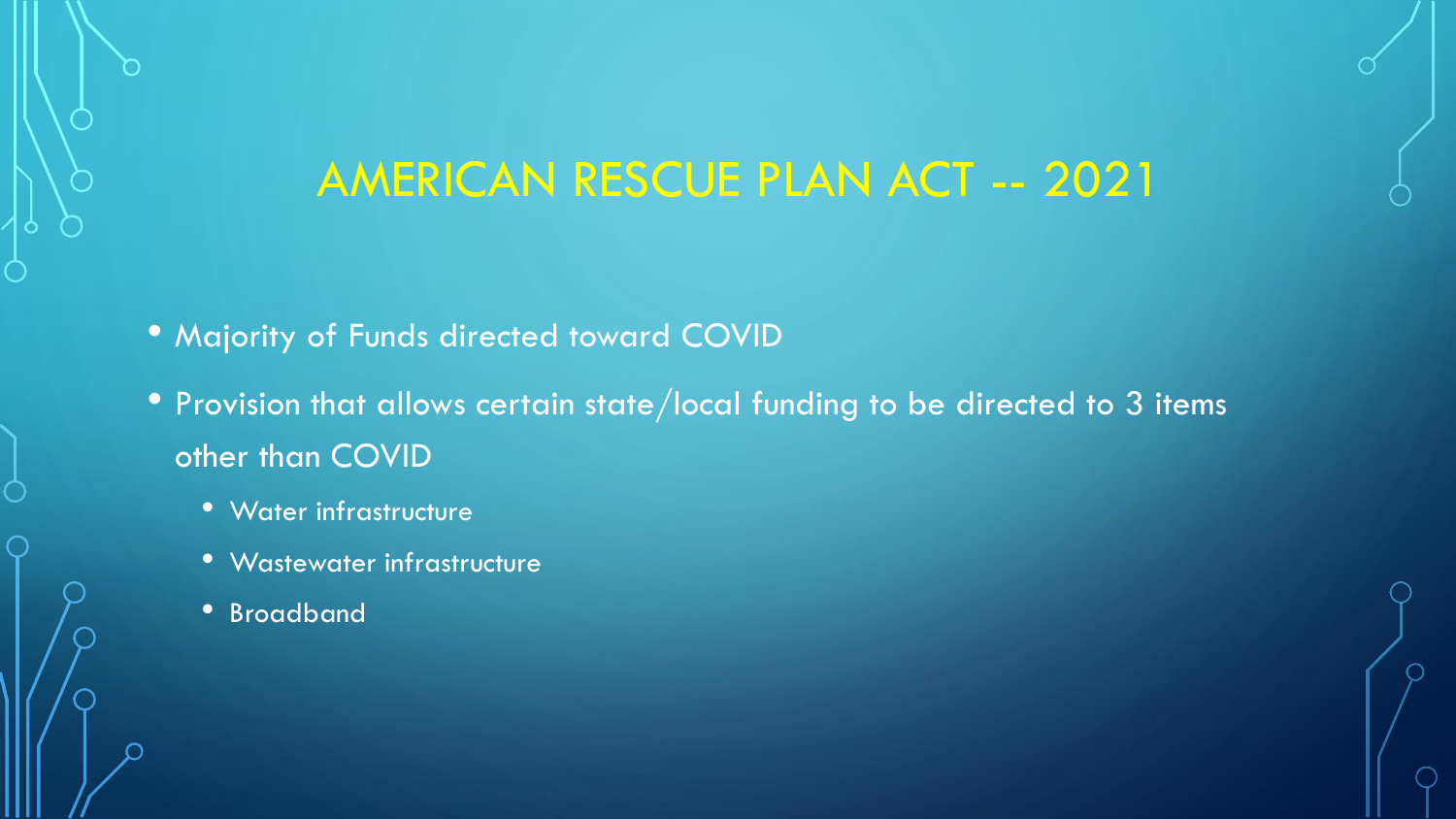### ARPA FUNDING -- CONTINUED

- Examples of states directing funding toward water/wastewater
	- Maine
		- \$25 million to DWSRF
		- \$25 million to CWSRF
	- New Hampshire
		- \$100 million to DWSRF (draft)
		- \$130 million to CWSRF (draft)
	- Vermont
		- \$ 5 million -- DWSRF
		- \$10 million -- stormwater
		- \$10 million --- decentralized WW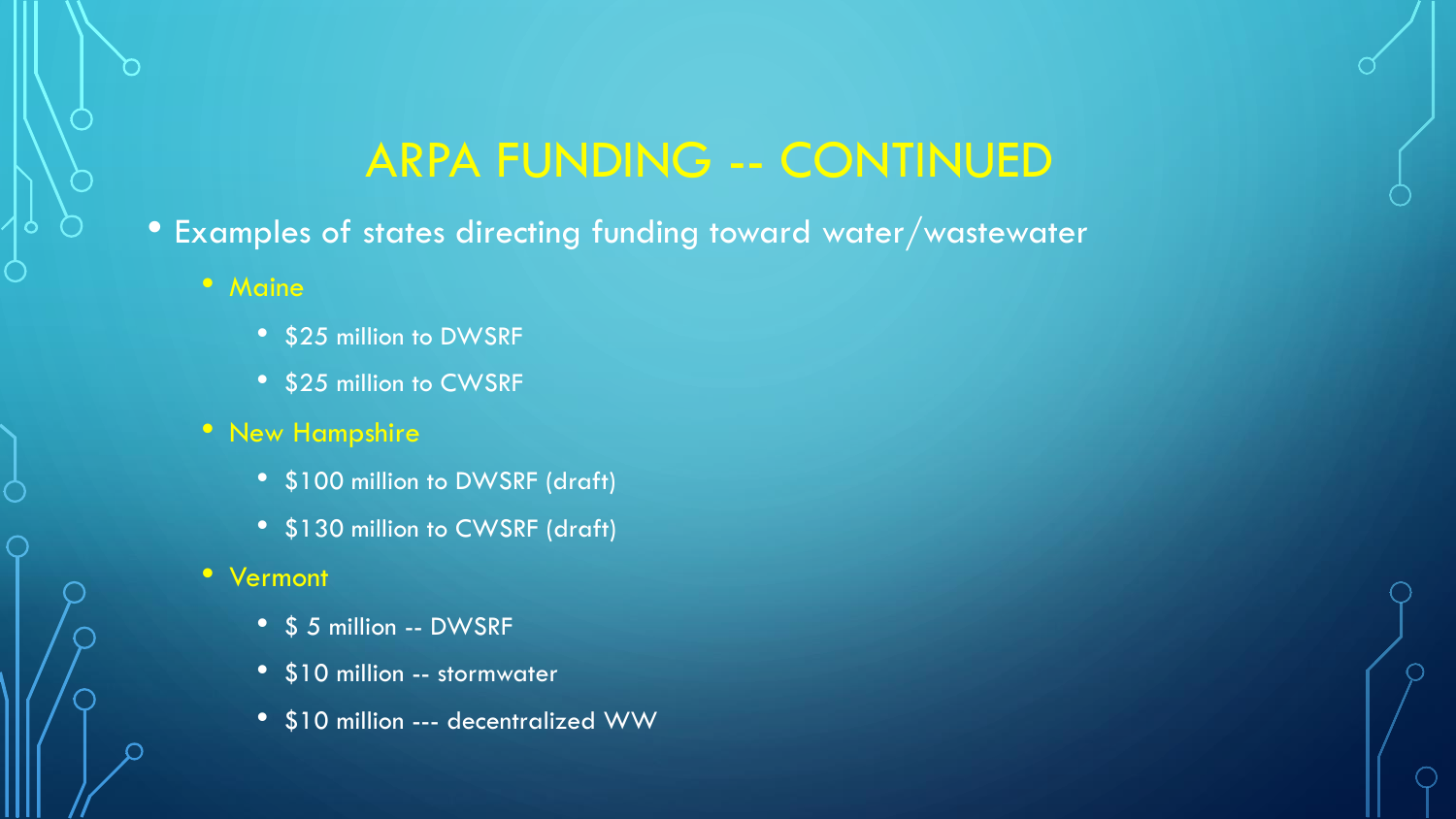## STATE USE OF ARPA FUNDING (CONT)

#### • CT – TBD

- Other States
	- 2 Southern states are provided \$400 and \$800 million respectively (split between both the CWSRF and DWSRF program).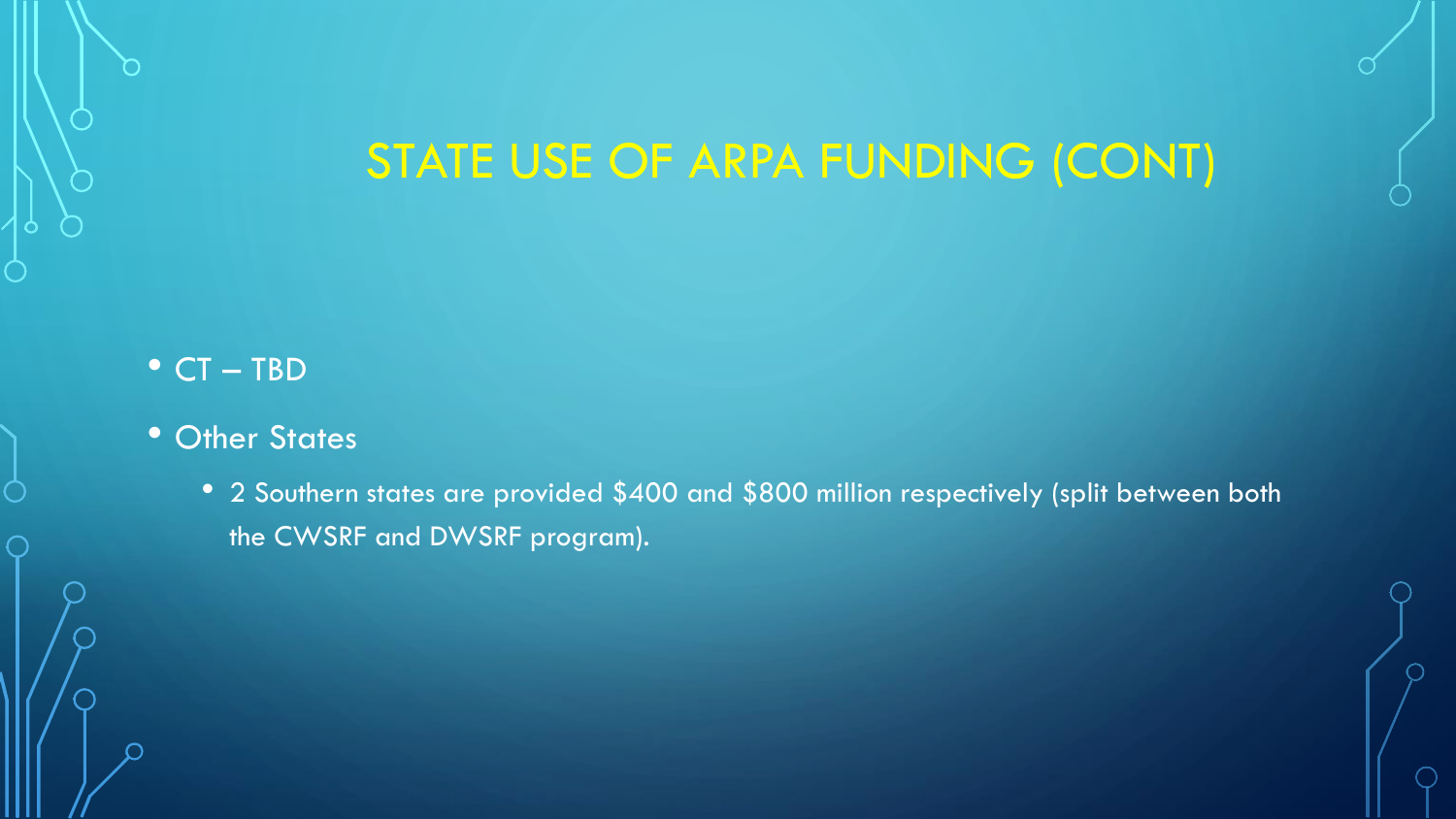# SUMMARY

- CT DWSRF Program is a long-term funding program for Drinking Water Infrastructure in CT.
- Congress likes the SRF programs. Funding has increased over time to meet Significant shortfalls in infrastructure funding.
- Possibility of significant funding increase for DWSRF this year.
- Keep in contact with CT DWSRF program. State will make funding decisions if/when these additional funds are made available.
- DW System operators should be developing a list of capital projects that need to be funded.
- Subsidy could be significant like the ARRA funding we saw in 2009/2010